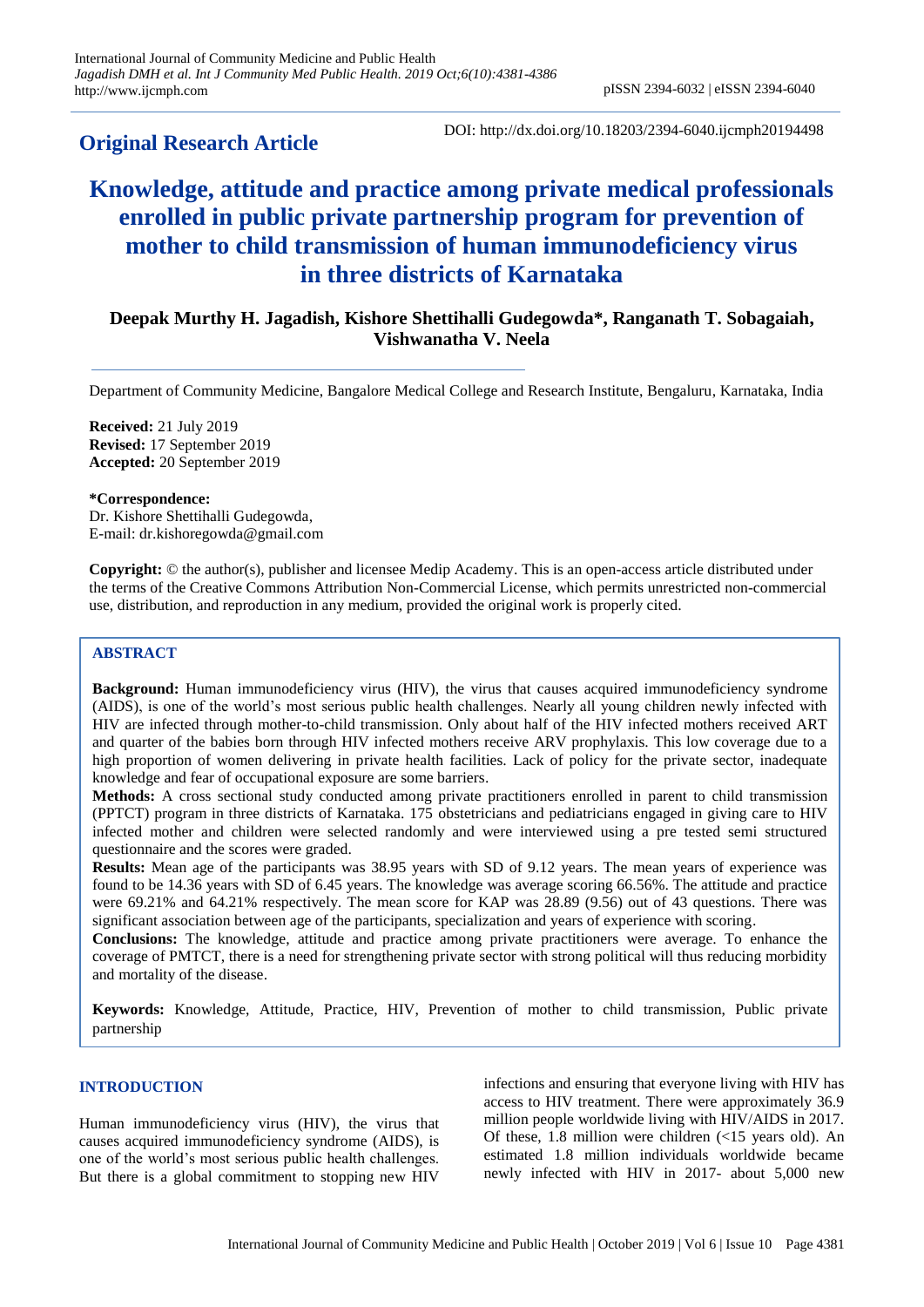infections per day. In 2017, 940 000 people died from AIDS-related illnesses worldwide.<sup>1</sup>

Nearly all young children newly infected with HIV are infected through mother-to-child transmission (MTCT). Globally, there were still 1.4 (1.1-1.7) million pregnant women with HIV in 2017 (all of whom needed interventions for PMTCT of HIV), of which an estimated 80% [61≥95%] received ARV drugs for preventing mother-to-child transmission (PMTCT) of HIV.<sup>2</sup>

The vast majority of people living with HIV are in lowand middle-income countries. In India, According to HIV Estimation 2017 report by national aids control organization (NACO), national adult (15–49 years) HIV prevalence is estimated at 0.22% in 2017; 0.25% among males and 0.19% among females. In 2017, the total number of people living with HIV (PLHIV) in India is estimated at 21.40 lakhs, females 8.79 lakh and children  $(<15$  years) account for 0.61 lakh, an estimated 69.11 thousand people died of AIDS-related causes nationally.<sup>3</sup>

The route of transmission is predominantly sexual (87.4%); other routes of transmission include perinatal (4.7%), unsafe blood and blood products (1.7%), infected needles and syringes (1.8%), and unspecified other routes of transmission (4.1%). India is estimated to have had 22.67 thousand HIV positive women who gave birth in 2017. Karnataka stands fourth in need of prevention of mother to child transmission (PMTCT) with 1.95 thousands of HIV positive women who gave birth in 2017.<sup>4</sup>

The rate of vertical transmission can be significantly reduced through a combination of low-cost short-term preventive drug treatment to the mother and infant, safe delivery practices, counseling and support, and safe infant feeding practices. In the absence of any intervention, an estimated 20,000 infected babies will be born annually. The PMTCT of HIV/AIDS program was launched in the country in the year 2002 and aims to prevent the perinatal transmission of HIV from an HIV infected pregnant mother to her new born baby. The programme entails counselling and testing of pregnant women in the ICTCs. $5$ 

As on  $31<sup>st</sup>$  August 2016 in India there are 20,756 integrated counselling and testing centers (ICTC), most of these in government hospitals, which offer PMTCT services to pregnant women. Systematic reviews from USAIDS have shown positive results in integrating PMTCT program in HIV prevention.<sup>6</sup> Also, a metaanalysis to show children who acquire HIV infection perinatally are at higher risk of early death than those acquiring infection through breastmilk.

Between 17 to 48% of pregnant women living with HIV received ARVs for PMTCT in 2009, and about 27% of HIV-exposed infants received ARV prophylaxis.<sup>8</sup> This low coverage is in part due to a high proportion of women delivering in private health facilities, where comprehensive PMTCT services are limited. The gaps in PMTCT program like, lack of national policy for the private sector, stigma, inadequate knowledge and fear of occupational exposure are barriers to implementing PMTCT programs in the private sector, limited involvement of the private clinics and hospitals, limited focus on the standardization of practices in the government and the private sectors are becoming greater hindrances to the program.

To reduce the PMTCT coverage gap, a tripartite arrangement of public private partnership (PPP) program was established. The three partners are technical assistance agency, National AIDS Control Organization (NACO)/Karnataka State Aids Prevention Society (KSAPS), Private sector. The PPP is a unique model that utilizes the capacities, skills and resources from each of the three partners and are increasingly seen as playing a critical role in improving the performance of health systems worldwide, by bringing together the best characteristics of the public and private sectors to improve efficiency, quality, innovation, and health impact of both private and public systems. Thus, the study was conducted to assess the knowledge, attitude and practices about the PMTCT program in three districts of Karnataka.

# **METHODS**

A cross-sectional study was conducted during the months of June to September 2017 to assess knowledge among private medical professionals about HIV infection, current standards and opportunities for PMTCT of HIV in PPP program registered sites, attitude and current practices among private medical professionals in management of HIV infected pregnant women and HIV exposed children in PPP sites. Mysore, Hassan and Chamarajanagara; three districts of Karnataka were chosen for the study. PPP program started in these three districts and it was effectively implemented since inception. Institutional ethical clearance was obtained from the Institutional ethics committee. The permission from the PPP program managers to conduct study was taken.

The study participants were private medical professionals (only obstetricians/pediatricians) who were engaged in giving care to HIV infected pregnant women/HIV exposed children where there is facility for delivery care along with OPD visits for clients and registered in PPP program, with partnership duration of more than one month. Those who did not give consent were excluded from the study.

According to a study, PMTCT of HIV or AIDS: perception of health care workers in rural areas by Usman et al, using the proportion of knowledge 69.1, at confidence interval of 95%, alpha at 0.05% and expected difference of 10% of p; the sample size was calculated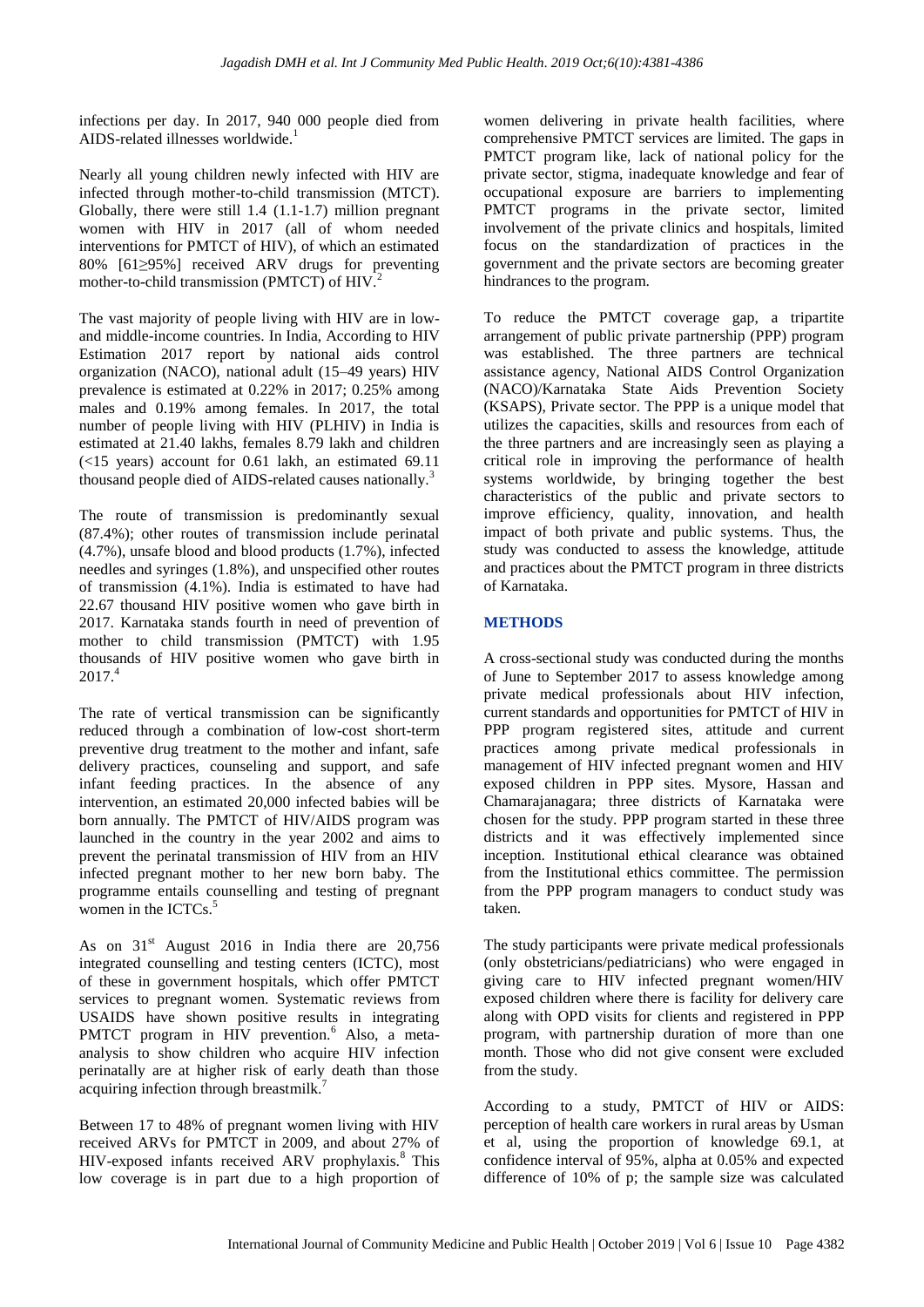using the formula  $z^2 pq/d^2$ . The calculated sample size was 175. The practitioners who had registered for PPP program in the three districts were enrolled using simple random sampling method.

A pre-tested and semi structured questionnaire comprised of four sections with 48 questions namely, demographic details, questions on knowledge, attitude and practice towards management of HIV infected pregnant women and care of HIV exposed child were included. 15 questions each of knowledge, attitude and 13 questions of practice scored individually with one mark each were included. The scores were divided into three categories, good (80-100%), average (60-80%) and poor ( $\langle 60\%$ ).

The knowledge component was further divided grossly into 4 divisions of knowledge on transmission, symptoms and diagnosis, treatment and prophylaxis. The 3-point Likert scale was used to assess attitude which was again divided into 4 divisions of attitude towards patient, treatment, awareness and prevention and PPP. The practice component had 2 divisions on practice of prevention and treatment.

After taking consent from the Medical practitioners the interview technique was used to collect data. Google forms were used; the data obtained was transferred to MS Excel and analyzed using SPSS version 20.0 software. Qualitative variables were expressed in frequency and percentages. The quantitative data were summarized through mean with standard deviation. Chi-square test was used to find the association between knowledge, attitude and practice with demographic variables. Pearson's correlation was used to find association between age and years of experience.

# **RESULTS**

A total of 175 private medical practitioners were interviewed and data was collected. Mean age of the participants was 38.95 years with SD of 9.12 years. About 94, 53.7% were males and the majority, 128 (73.1%) interviewed were obstetricians. The mean years of experience was found to be 14.36 years with SD of 6.45 years. The mean duration of the practitioners into PPP program was 16.51 months with SD of 7.32 months. The demographic details of the respondents are given in Table 1.

The average knowledge on 4 divisions was 66.56%. Of the 4 components the questions related to diagnosis had higher scoring of 138 (78.85%) and the least scored among the 4 components was for the questions related to prophylaxis with an average score of 95 (54.28%). The mean score of knowledge was 9.12±2.4.

# **Table 1: Demographic details of private practitioners.**

| Demographic profile                       |           |  |  |
|-------------------------------------------|-----------|--|--|
| Age (years)                               | N(%)      |  |  |
| $<$ 30                                    | 9(5.1)    |  |  |
| $31 - 40$                                 | 91 (52.0) |  |  |
| $41 - 50$                                 | 63 (36.0) |  |  |
| $>50$                                     | 12(6.9)   |  |  |
| <b>Sex</b>                                |           |  |  |
| Male                                      | 94 (53.7) |  |  |
| Female                                    | 81 (46.3) |  |  |
| Specialization                            |           |  |  |
| Obstetrics and gynecology                 | 128(73.1) |  |  |
| Pediatrics                                | 47 (26.9) |  |  |
| Years of experience (years)               |           |  |  |
| $<$ 5                                     | 9(5.1)    |  |  |
| $6 - 10$                                  | 54 (30.9) |  |  |
| $11 - 15$                                 | 61 (34.9) |  |  |
| $15 - 20$                                 | 41 (23.4) |  |  |
| $>20$                                     | 10(5.7)   |  |  |
| <b>Duration into PPP program (months)</b> |           |  |  |
| <6                                        | 60(34.2)  |  |  |
| $7 - 12$                                  | 54 (30.9) |  |  |
| $13 - 18$                                 | 61 (34.9) |  |  |

Overall attitude towards care of HIV infected mothers and children were positive among 69.21%. The attitude towards care of the patients scored higher of about 159 (90.85%). Only about half 94 (53.71%) of the private practitioners were having positive attitude towards PPP. The mean score for attitude was  $12.56 \pm 1.9$ .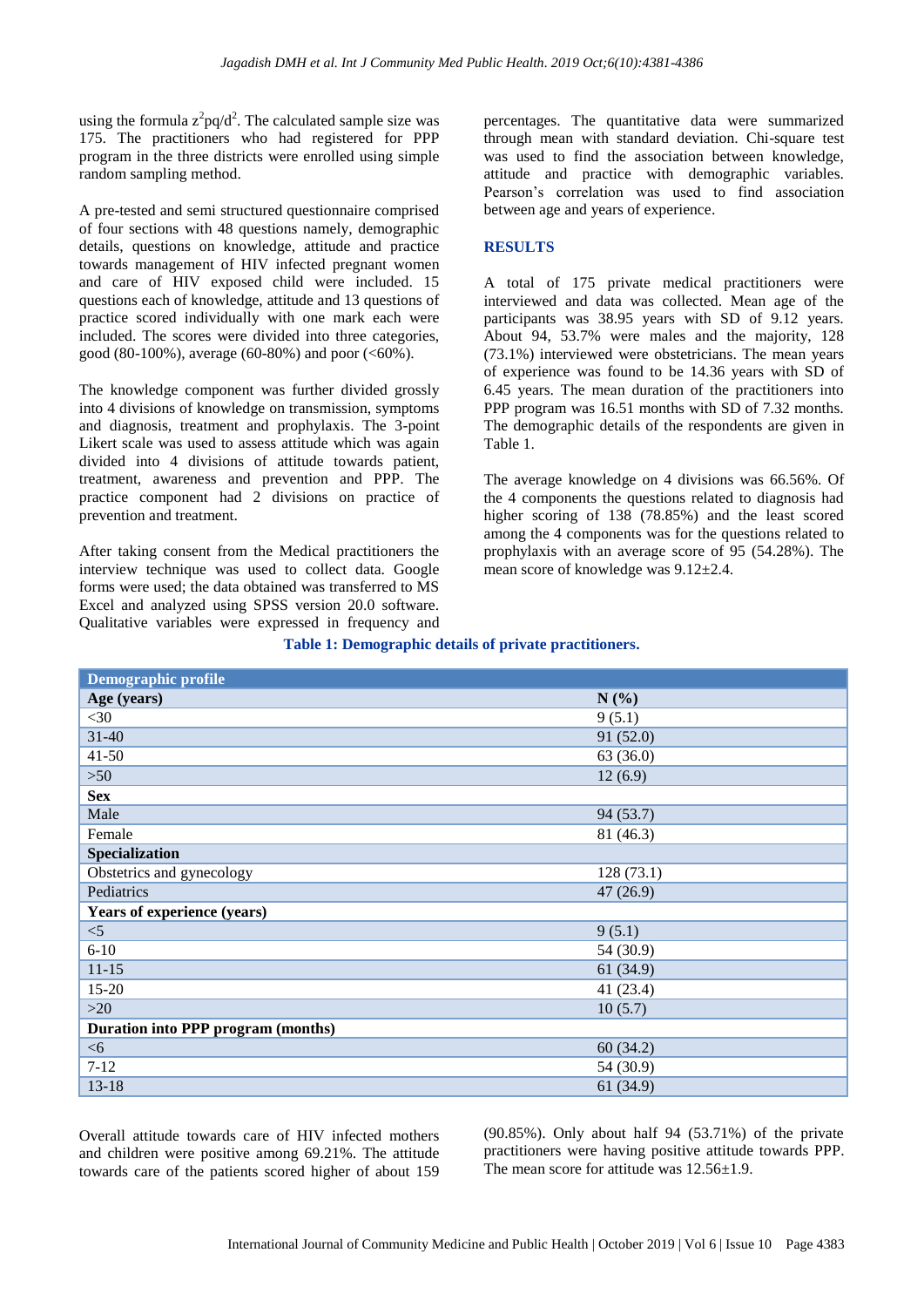The practice among the private practitioners on care of HIV infected mothers and children was average amounting to 64.21%. The component of prevention scored higher of about 124 (70.85%) than treatment which scored less of 102 (58.28%). The mean score for practice was 7.21±3.7. Knowledge, attitude and practice of the respondents are given in Table 2.

There was significant association with specialization of the private practitioners with regard to knowledge, attitude and practice with a p value less than  $\leq 0.05$  on t test. Also the years of experience had significant relation with knowledge and practice,  $r = -1.08$  (Pearson's co relation),  $p<0.01$  (Table 3 and 4).

## **Table 2: Knowledge attitude and practice of private practitioners.**

| <b>Attribute</b> | <b>Variable</b>                | Correct response, $N$ (%) |  |
|------------------|--------------------------------|---------------------------|--|
| Knowledge        | Transmission                   | 113 (78.85)               |  |
|                  | Symptoms and diagnosis         | 138 (64.57)               |  |
|                  | Treatment                      | 120(68.57)                |  |
|                  | Prophylaxis and prevention     | 95 (54.28)                |  |
|                  | Patient care                   | 159 (90.85)               |  |
| <b>Attitude</b>  | Awareness and health education | 123 (70.28)               |  |
|                  | <b>Treatment</b>               | 109(62.28)                |  |
|                  | Public private partnership     | 94 (53.71)                |  |
|                  | Prevention                     | 124 (70.85)               |  |
| <b>Practice</b>  | Treatment                      | 94 (53.71)                |  |

**Table 3: Association between demographic variables and knowledge, attitude and practice.**

|                                                                                     | <b>KAP</b>                | N(%       | <b>Mean</b> (SD) | <b>P</b> value |
|-------------------------------------------------------------------------------------|---------------------------|-----------|------------------|----------------|
| Gender                                                                              | Male                      | 92(52.5)  | 31.8(9.4)        | $0.75*$        |
|                                                                                     | Female                    | 83 (47.5) | 33.2(6.8)        |                |
| <b>Specialization</b>                                                               | Obstetrics and gynecology | 135(77.1) | 36.7(4.6)        | $0.04*$        |
|                                                                                     | Pediatrics                | 40 (22.9) | 29.8(7.5)        |                |
| and the contract of the contract of the contract of the contract of the contract of |                           |           |                  |                |

\*: t-test.

## **Table 4: Relation between demographic variables and knowledge, attitude and practice.**

| <b>KAP</b>          | <b>Mean</b> (SD) | <b>Co-relation coefficient (r)</b> | <b>P</b> value |
|---------------------|------------------|------------------------------------|----------------|
| Age                 | 28.6(11.1)       | $-1.08$                            | 0.04           |
| Years of experience | 34.8 (5.6)       | $-1.46$                            | 0.01           |
| Duration of PPP     | 31.2(4.3)        | 0.784                              | 0.45           |

### **DISCUSSION**

The knowledge, attitude and practice of private practitioners play an important role in reducing the burden of the disease. Proper treatment, prophylaxis, prevention and creating awareness among the patients will ensure better management for both the patients as well as community.

In this study information was collected regarding knowledge on transmission of the disease, symptoms and diagnosis, treatment, prophylaxis and prevention. Also, the reported attitude and practices towards patient care, prevention and treatment was taken into consideration and this can lead to bias. The practices have to be observed in order to reduce the biased reporting. This is one of the limitations of the study.

In this study the knowledge among the private practitioners was average amounting to 66.56%. Inadequate knowledge on modes of transmission and percentage of transmission leads to wrong attitude and improper implementation of health promotion and prevention activities in context of HIV/AIDS. Many practitioners are not aware of the development of resistance between both seropositive couples, and they advise usage of condoms only to PPTCT. Many of the practitioners are unaware of color coding and universal precautions.

A similar study was conducted in Odi Hospital, Tshwane district on, 'Knowledge and practice of the PMTCT of HIV guidelines amongst doctors and nurses' in 2016. Average percentage of knowledge was 60.8% and practice percentage was 77%. Regarding knowledge, the question on HIV counseling and testing scored an average 93.1%, while that on doses of drugs used in the PMTCT guidelines scored 17.7%. For practice questions scores ranged from 71 to 82%.<sup>9</sup>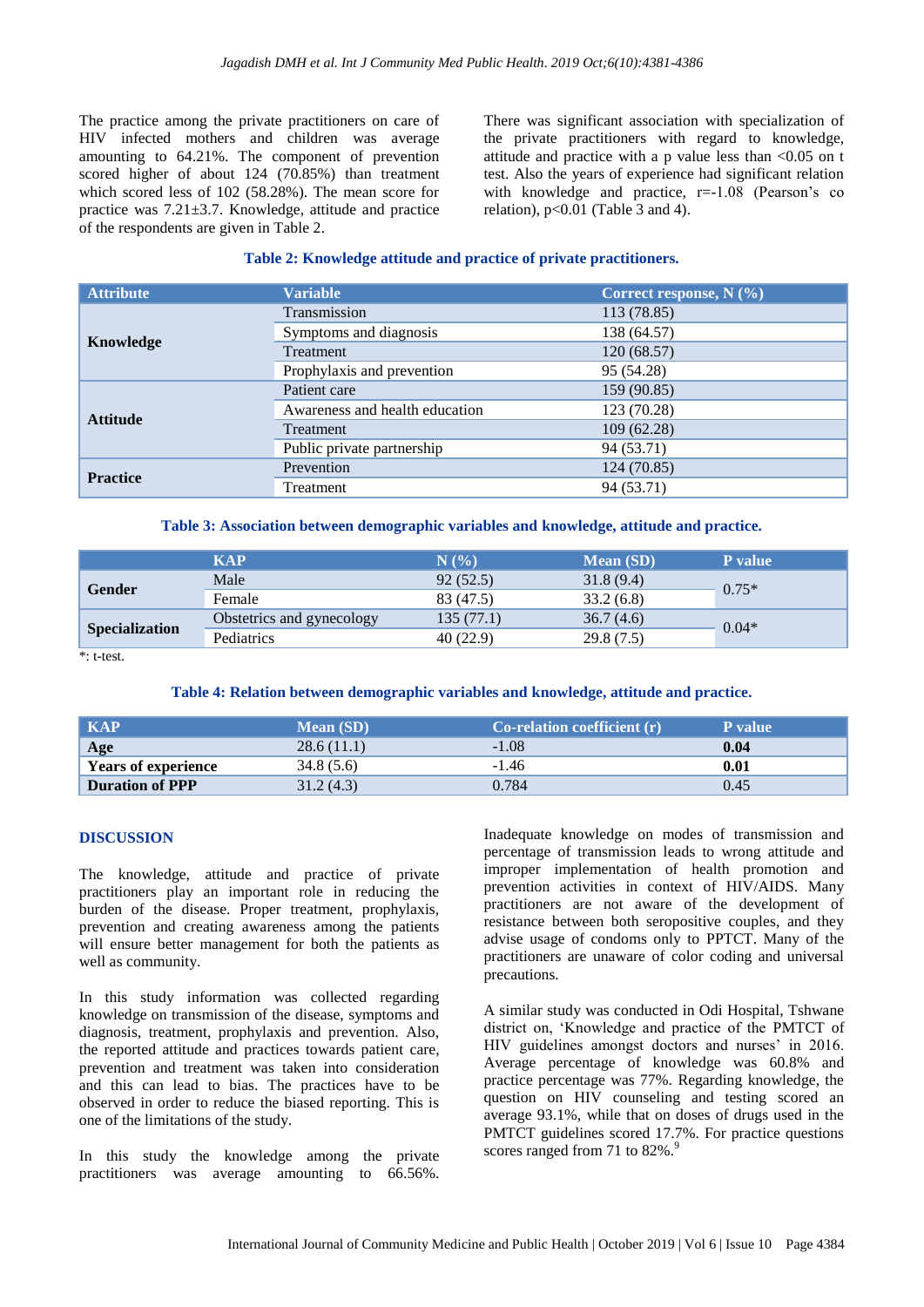In a study conducted by Nikole et al on, 'Knowledge, Attitudes and Practices on Prevention of Mother to Child Transmission of HIV among Health Care Providers at University Teaching Hospital and In the Lusaka' in 2010 stated knowledge among the health care providers was ranging between 60%-70%. Attitudes towards PMTCT were good (95%). The practice of PMTCT interventions was acceptable (>80%). There was statistically significant association between age and knowledge of health care providers.<sup>10</sup>

In our study, the overall knowledge (66.56%), attitude (69.21%) and practice (64.21%) fell in the range of average scoring. Also there was better knowledge on symptoms and diagnosis than treatment. There was significant association between age, years of experience and specialization with regards to knowledge attitude and practice. However, there was no association found between duration of engaging in Public Private Partnership and knowledge.

In a study conducted by Okike et al, knowledge, attitude and practice of general medical practitioners in Port Harcourt towards the prevention of mother-to-child transmission of HIV in 2011 says, the knowledge on treatment was 58.7%. About half of the doctors had negative attitude towards patient care or delivery. 40.66% of respondents do not offer antenatal or delivery services to HIV positive women and 42% would screen pregnant women without consent. Most of the respondents (89.3%) agreed that their knowledge, attitude and practice of PMTCT was deficient and 90.1% were willing to attend an update course. $<sup>1</sup>$ </sup>

A study by Aishat et al, on PMTCT of HIV/AIDS: Perception of Health Care Workers in Rural Areas of Oyo State in 2016 states, knowledge of PMTCT of HIV was poor among the health care workers (69.1%). However, more than half (58.3%) had good attitudes towards PMTCT of HIV/AIDS. Predictors of good knowledge was cadre of occupation and years of experience which is similar to our study.<sup>12</sup>

Also, a study conducted in Ethiopia by Tigabu et al in 2018 on knowledge, attitude and practice towards PMTCT of HIV/AIDS among pregnant mothers, revealed that majority of the women knew about mother-to-child transmission and PMTCT of HIV or AIDS, Also had positive attitude towards PMTCT of HIV or AIDS and all of the respondents have been practiced PMTCT. The respondents' education level has been significant in the study. $13$ 

## **CONCLUSION**

The study shows that there is significant acceptance of the PPTCT public-private partnerships (PPP) program among the private health care providers. The broad understanding related to HIV cause and transmission amongst the health care providers is good. However, specifics especially figures related to rate of transmission

etc. needs update. In addition, though there is significant reduction in 'fear of infection' (common reason for stigma and discrimination of PLHIV) among private health care providers it is still a cause of concern. While the private health care providers have accepted to PPTCT\_PPP intervention there still exists certain anxiety related to possible loss of non-PLHIV clientele, enhanced demand on documentation and cost implications thereof.

The program gives unique opportunity to the State to enrol more private practitioners, educate and empower them to address their concerns and issues. The tripartite arrangement of a technical assistance partner, government and private health care provider seems an ideal arrangement. It is important that these partners sustainably deliver their obligations on time. This could have a far-reaching impact on the reach of PPTCT services in the community, assuring near 100% coverage of services to women and children.

## **ACKNOWLEDGEMENTS**

We would take this opportunity to acknowledge our deep sense of gratitude to the dean and director of Bangalore Medical College and Research Institute, Bengaluru for permitting us to take up this in three districts of Karnataka. We would also like to thank the Director, PPTCT\_PPP program, whole heartedly, for his support towards this study. We sincerely thank all the Private practitioners and the Programme Officer, of PPTCT\_PPP program. We thank all the authorities for helping us in this study. Lastly, we would like to thank the team members of this study.

*Funding: No funding sources*

*Conflict of interest: None declared Ethical approval: The study was approved by the Institutional Ethics Committee*

### **REFERENCES**

- 1. Global Statistics. HIV.gov. Available at: https://www.hiv.gov/hiv-basics/overview/data-andtrends/global-statistics. Accessed on 26 June 2019.
- 2. WHO. Prevention of mother-to-child transmission (PMTCT). WHO 2018. Available at: https://www. who.int/gho/hiv/epidemic\_response/PMTCT\_text/e n/. Accessed on 26 June 2019.
- 3. HIV Facts; Figures. National AIDS Control Organization. MoHFW. Available at: http://naco. gov.in/hiv-facts-figures. Accessed on 26 June 2019
- 4. Prevalence AHI, Estimations HI. Figure 1 Adult HIV Prevalence in India during 1990 to 2017. HIV Estimations. 2017;2017:2015–8.
- 5. Prevention of Parent to Child Transmission (PPTCT). National AIDS Control Organization. MoHFW. Available at: http://naco.gov.in/ prevention-parent-child-transmissionpptct. Accessed on 26 June 2019.
- 6. Tudor Car L, Van Velthoven MHMMT, Brusamento S, Elmoniry H, Car J, Majeed A, et al.